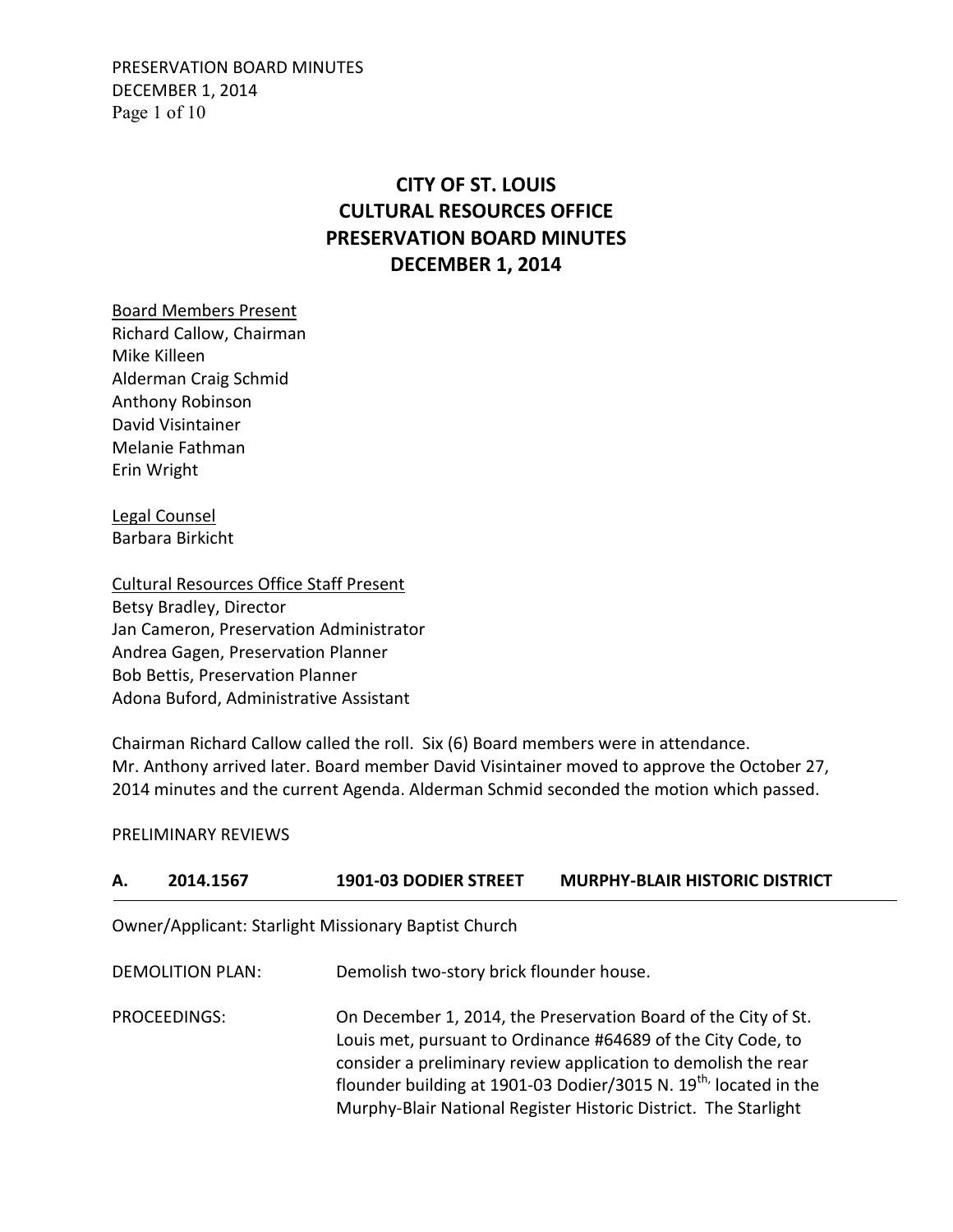# PRESERVATION BOARD MINUTES DECEMBER 1, 2014 Page 2 of 10

Missionary Baptist Church, the owner, submitted the application.

 Board members Richard Callow (Chairman), Alderman Craig Schmid, Mike Killeen, David Visintainer, Melanie Fathman, Erin Wright and Anthony Robinson were present for the testimony for this agenda item.

 Betsy Bradley, Director of the Cultural Resources Office, presented images of the building as it appeared in 2009 when demolition was first considered and denied, and images of the building in its current condition. She reviewed the application for preliminary review in light of the demolition review criteria in City Ordinances #64689 and Ordinance #64932. She testified that one letter had been received from the Landmarks Association that opposed the demolition.

 Ms. Marian Jones, Chair of the Board of the property owner, Starlight M.B. Church, spoke on behalf of the owner. She described the deterioration of the interior of the structure, the church's confusion at the time of purchase due to address discrepancies, and she requested that the demolition be approved. She provided a letter in support of the demolition from Third Ward Alderman Freeman Bosley, Jr. She stated that economically, the Church would not be able to finance a rehabilitation project. She presented as evidence of the hardship it would cause; a copy of the recent condemnation letter by the Building Division containing all of the building code violations that exist; two bids for stabilizing the building; three months of recent church bank statements and two years of profit and loss statements; as well as photographs of the building's current condition.

# FINDINGS OF FACTS: The Preservation Board found that:

- the two-story brick flounder placed at the alley is a Merit building in the Murphy Blair National Register Historic District and that the flounder is one of a relatively small number of remaining vernacular buildings of this type;
- the condition of the flounder includes a limited collapse at the south end, a condition that has existed since 2009, while the other two-thirds of the building appear to be sound; the flounder is partially behind the main building on the property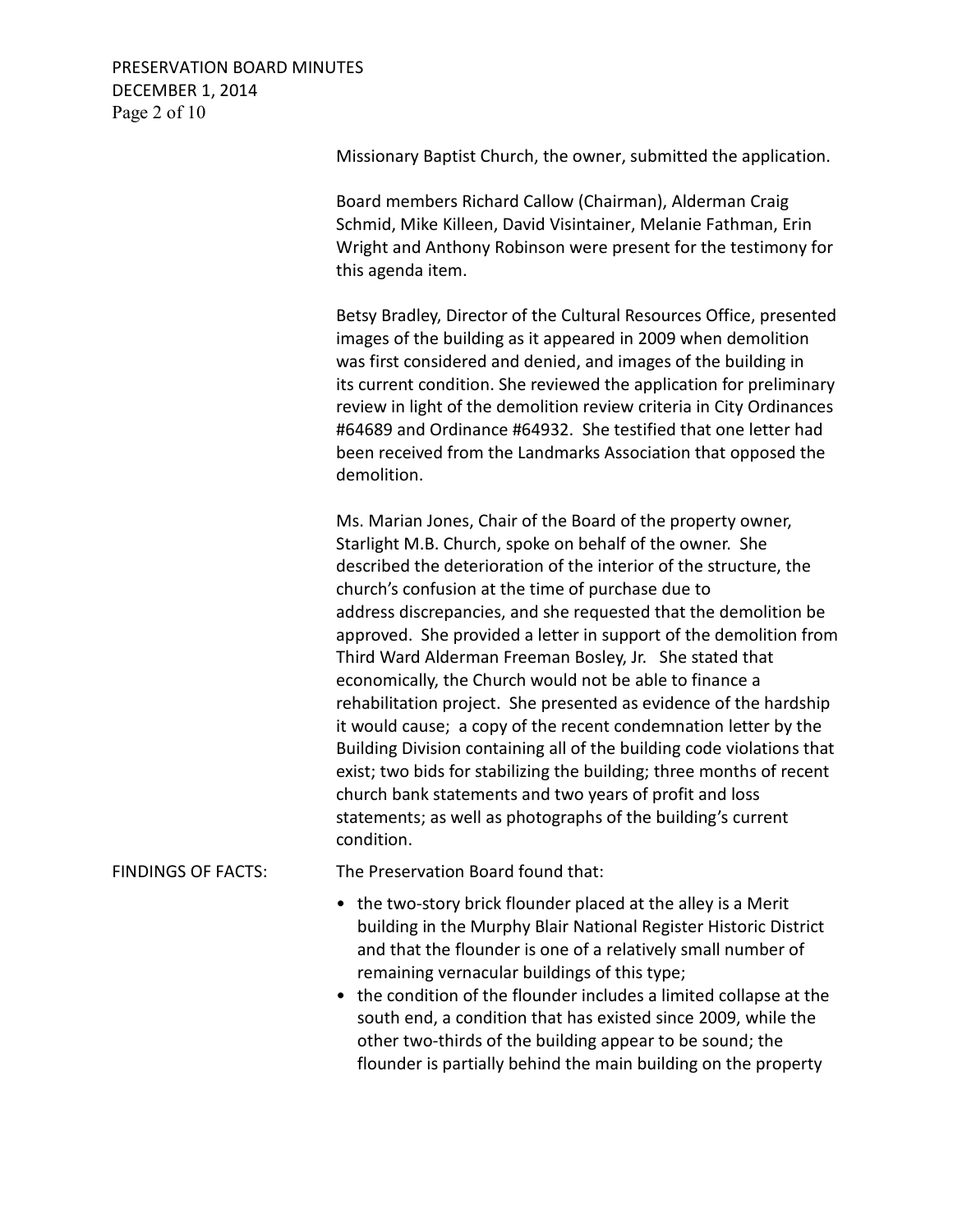PRESERVATION BOARD MINUTES DECEMBER 1, 2014 Page 3 of 10

| В.<br>2014.1574      | 2413 SO. 10 <sup>TH</sup> STREET                                                                                                                                                                                                                                                                                                                                                                                                                                                         | <b>SOULARD HISTORIC DISTRICT</b>                                                                                                  |
|----------------------|------------------------------------------------------------------------------------------------------------------------------------------------------------------------------------------------------------------------------------------------------------------------------------------------------------------------------------------------------------------------------------------------------------------------------------------------------------------------------------------|-----------------------------------------------------------------------------------------------------------------------------------|
| <b>BOARD ACTION:</b> | It was the decision of the Preservation Board to grant preliminary<br>approval of the demolition of the rear building at 1901-03<br>Dodier/3015 N. 19th based on economic hardship. The motion<br>was made by Board Member Michael Killeen. Mr. Robinson<br>seconded the motion. The motion passed unanimously.                                                                                                                                                                          |                                                                                                                                   |
|                      | be separated from it on its own lot and sold;<br>• the church is not in a position to undertake a costly<br>rehabilitation project, for which it has provided two<br>estimates;<br>• the Church has submitted evidence of limited operating funds<br>and the inability to repair or demolish the building;<br>• the Third Ward Alderman has requested that the flounder be<br>placed on the City's demolition list; and<br>• the criteria for proposed subsequent construction, commonly | occupied by the Starlight Missionary Baptist Church and cannot<br>controlled property and accessory structures are not applicable |

# Owner/Applicant: Garret Robinson

| <b>RESIDENTIAL PLAN:</b> | Construct single-family house with a detached garage.                                                                                                                                                                                                                                                                                                                                              |
|--------------------------|----------------------------------------------------------------------------------------------------------------------------------------------------------------------------------------------------------------------------------------------------------------------------------------------------------------------------------------------------------------------------------------------------|
| PROCEEDINGS:             | On December 1, 2014, the Preservation Board of the City of St.<br>Louis met, pursuant to Ordinance #64689 of the City Code, to<br>consider a preliminary review application to construct a single<br>family house with detached garage at 2413 South 10 <sup>th</sup> Street,<br>located in the Soulard Certified Local Historic District.                                                         |
|                          | Board members Richard Callow (Chairman), David Visintainer,<br>Alderman Craig Schmid, Erin Wright, Melanie Fathman and<br>Michael Killeen were present for the testimony for this agenda<br>item.                                                                                                                                                                                                  |
|                          | Bob Bettis of the Cultural Resources Office discussed the project,<br>testifying that the proposal is based on an appropriate Model<br>Example and complies with the Soulard standards, and<br>recommended that the Board grant preliminary approval for the<br>new construction with the stipulation that the final plans and<br>design detail will be approved by the Cultural Resources Office. |
|                          | Garret Robinson, the owner, was present to answer questions<br>from the Board but did not testify.                                                                                                                                                                                                                                                                                                 |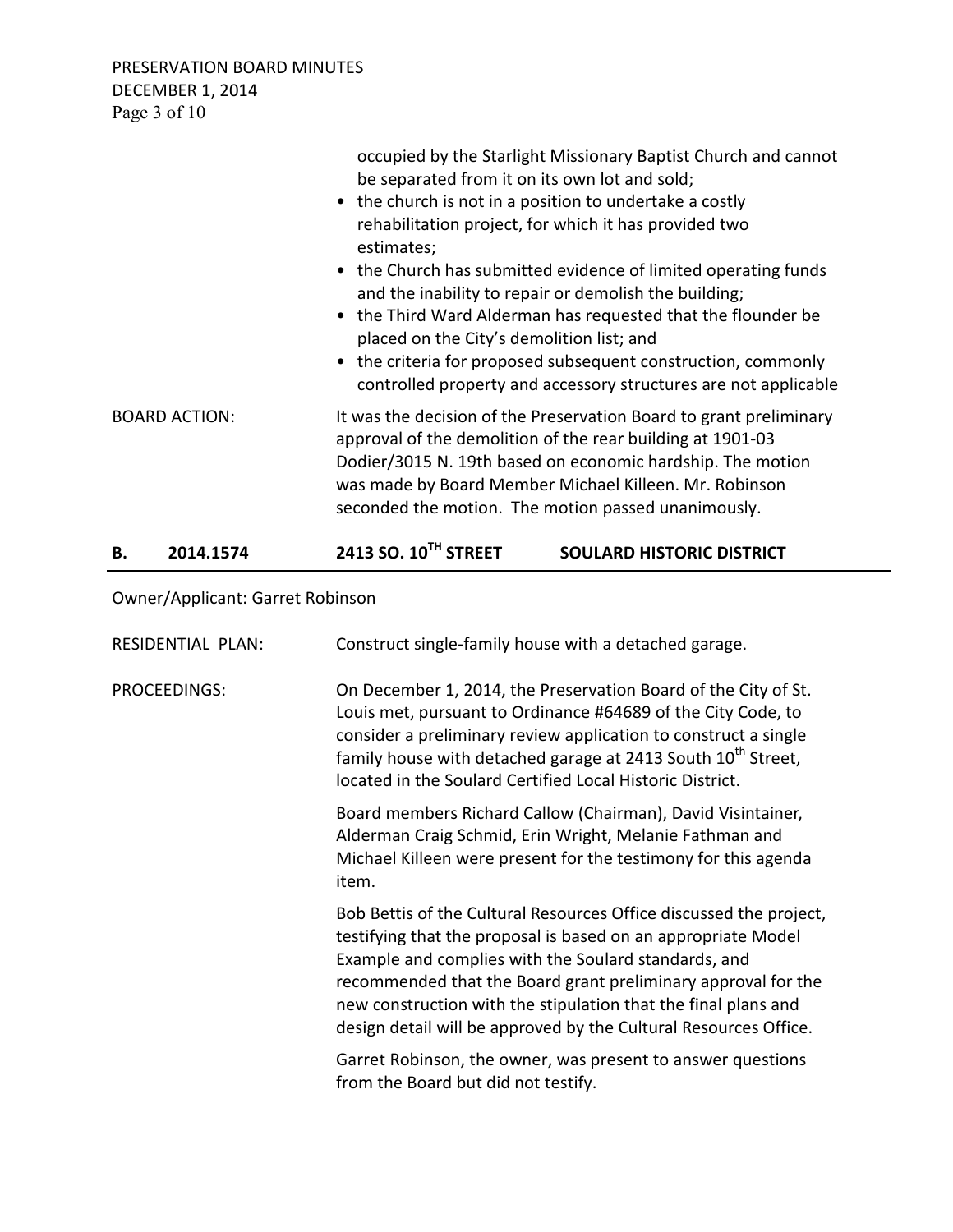PRESERVATION BOARD MINUTES DECEMBER 1, 2014 Page 4 of 10

| <b>FINDINGS OF FACTS:</b> | The Preservation Board found that:<br>2413 South $10^{th}$ Street is located in the Soulard Neighborhood<br>Local Historic District.<br>the applicant has provided an appropriate Model Example for<br>$\bullet$<br>the proposed new construction<br>the mass, scale proportions, ratio of solid-to-void, façade<br>$\bullet$<br>materials and roof type all comply with the Soulard Historic<br><b>District Standards.</b> |
|---------------------------|-----------------------------------------------------------------------------------------------------------------------------------------------------------------------------------------------------------------------------------------------------------------------------------------------------------------------------------------------------------------------------------------------------------------------------|
| <b>BOARD ACTION:</b>      | It was the decision of the Preservation Board to grants<br>preliminary approval to the project, with the stipulation that final<br>plans and design details be approved by the Cultural Resources<br>Office. The motion was made by Board Member David<br>Visintainer. Alderman Schmid seconded the motion. The motion<br>passed unanimously.                                                                               |

# **C. 2014.0700 1720 CARROLL STREET LAFAYETTE SQ. HISTORIC DISTRICT**

Owner/Applicant: Lori Light and Sue Werstak RESIDENTIAL PLAN: Construct single-family house. PROCEEDINGS: Deferred by Applicant.

# **D. 2014.1421 4167 McREE AVENUE NORTH I-44 HISTORIC DISTRICT**

Owner: Botanical Heights Homes Applicant: UIC – Brent Crittenden

| <b>RESDIENTIAL PLAN:</b> | Construct a single family dwelling.                                                                                                                                                                                                                                                                                                                               |
|--------------------------|-------------------------------------------------------------------------------------------------------------------------------------------------------------------------------------------------------------------------------------------------------------------------------------------------------------------------------------------------------------------|
| PROCEEDINGS:             | On October 27, 2014, the Preservation Board of the City of St.<br>Louis met, pursuant to Ordinance #64689 of the City Code, to<br>consider a preliminary review application to construct a single-<br>family residence at 4167 McRee located in the North I-44 Local<br>Historic District. Botanical Heights Homes, LLC, the owner,<br>submitted the application. |
|                          | Board members Richard Callow (Chairman), Alderman Craig<br>Schmid, Mike Killeen, David Visintainer, Melanie Fathman, Erin<br>Wright and Anthony Robinson were present for the testimony for<br>this agenda item.                                                                                                                                                  |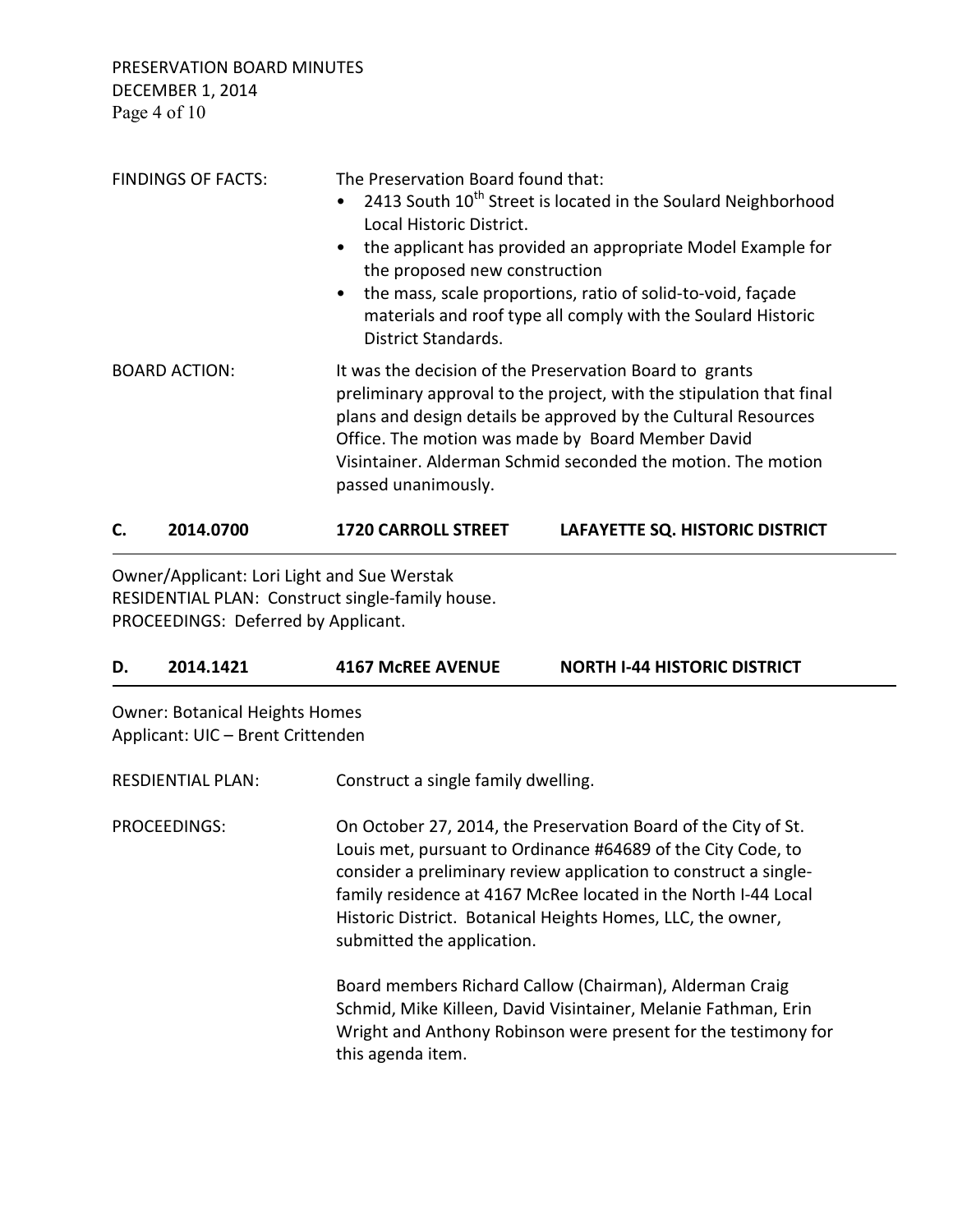# PRESERVATION BOARD MINUTES DECEMBER 1, 2014 Page 5 of 10

|                           | Betsy Bradley, Director of the Cultural Resources Office, presented<br>images of a the current proposal, a revised submission of the<br>project consideration of the project considered at the October 24,<br>2014 Preservation Board meeting, and reviewed the new design in<br>terms of the North I-44 Historic District Standards.                                                                                                                                                                                                                                                                                                                                                                                                                                                                                                                                                                                                                                                                                                                                                                                                                                                                                                                                        |
|---------------------------|------------------------------------------------------------------------------------------------------------------------------------------------------------------------------------------------------------------------------------------------------------------------------------------------------------------------------------------------------------------------------------------------------------------------------------------------------------------------------------------------------------------------------------------------------------------------------------------------------------------------------------------------------------------------------------------------------------------------------------------------------------------------------------------------------------------------------------------------------------------------------------------------------------------------------------------------------------------------------------------------------------------------------------------------------------------------------------------------------------------------------------------------------------------------------------------------------------------------------------------------------------------------------|
|                           | Ms. Bradley provided a letter from the future homeowner<br>requesting approval of the project. She also introduced a letter<br>from the Botanical Heights Neighborhood Association that<br>expressed support of approval of the windows and the use of<br>siding on the front as proposed and a letter from 17 <sup>th</sup> Ward<br>Alderman Roddy that supported these facets of the design if the<br>rest of the standards were met.                                                                                                                                                                                                                                                                                                                                                                                                                                                                                                                                                                                                                                                                                                                                                                                                                                      |
|                           | Brent Crittenden, representing UIC and Botanical Heights Homes<br>LLC, reviewed recent work in the North I-44 Historic District and<br>described the changes made to the design, which included placing<br>the main façade of the building in alignment with the buildings to<br>the west, the use of more brick on the front façade, and changing<br>the color of most of the siding to a dark gray.                                                                                                                                                                                                                                                                                                                                                                                                                                                                                                                                                                                                                                                                                                                                                                                                                                                                        |
| <b>FINDINGS OF FACTS:</b> | The Preservation Board found that:<br>the proposed site for construction, 4167 McRee, is located in<br>$\bullet$<br>the North I-44 Local Historic District;<br>the contemporary design the applicant proposes to construct<br>$\bullet$<br>is a custom multi-story house in a large property with a wide<br>side yard to the east, a condition that makes the east side of<br>the house highly visible; the design will be used only at only<br>this location;<br>a dark red brick, the dominant material in the district, is<br>$\bullet$<br>proposed for most of the forward portion of the front façade<br>and the lower story of the east wing and this material and its<br>color comply with the district standards;<br>the light green color proposed for the upper portion of the<br>façade does not meet the requirement of the Standards for<br>the use of color: that it unify the area;<br>the extent of cement board siding is greater than the<br>٠<br>standards allow for wood on visible elevations in the district;<br>the change in color of all of the siding not on the façade to a<br>dark gray color makes this deviation from the standards less<br>visibly intrusive;<br>the proposed residence meets the standards for height, width<br>and setback; |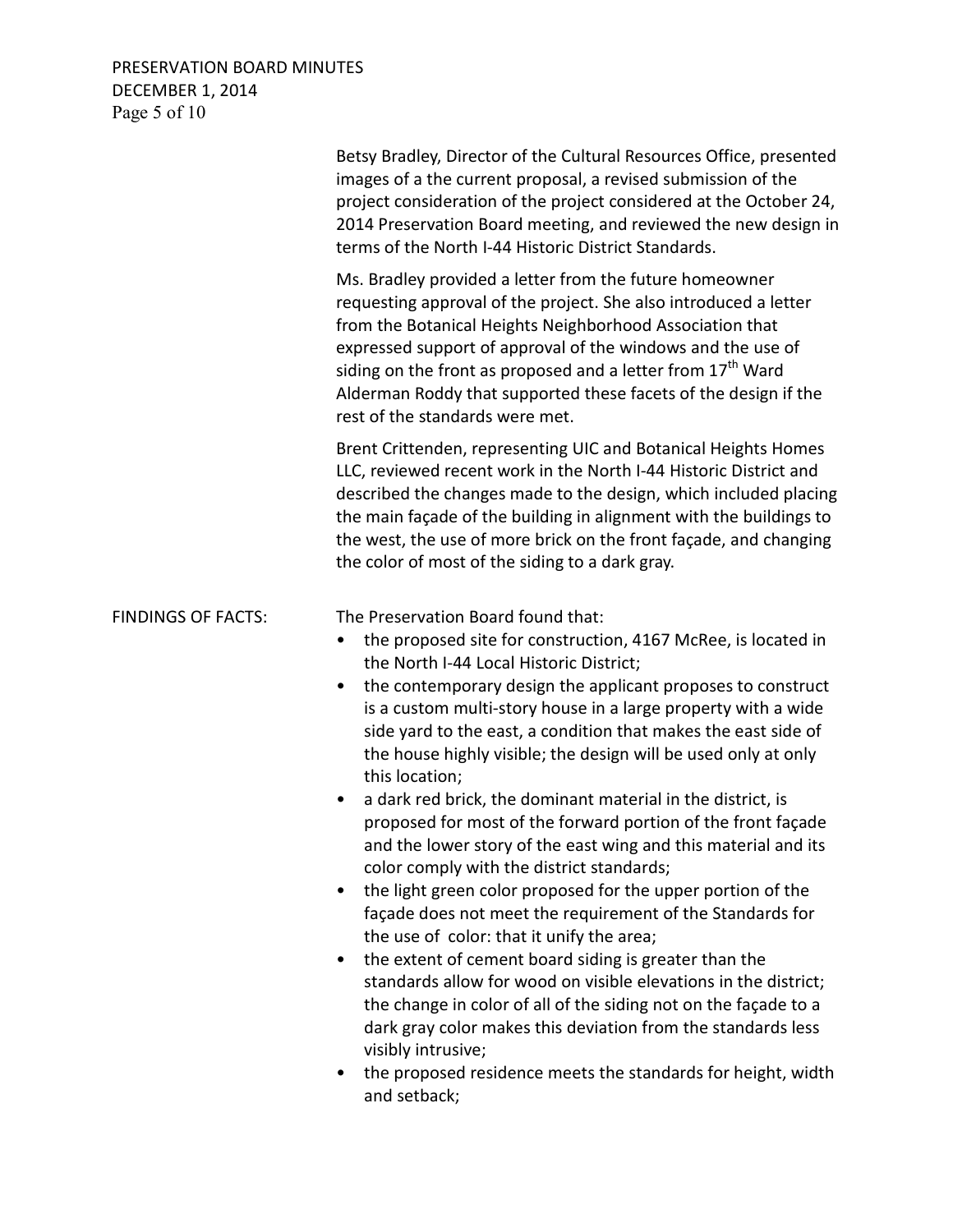PRESERVATION BOARD MINUTES DECEMBER 1, 2014 Page 6 of 10

|                      | • the contemporary design of the building does not comply with<br>several other standards for new construction; and<br>the single slope roof has not been altered as requested by the<br>$\bullet$<br>Board at the October 24, 2014, but as it is integrated into the<br>design and plan of the residence, is acceptable in this case.                                                                                                                                             |
|----------------------|------------------------------------------------------------------------------------------------------------------------------------------------------------------------------------------------------------------------------------------------------------------------------------------------------------------------------------------------------------------------------------------------------------------------------------------------------------------------------------|
| <b>BOARD ACTION:</b> | It was the decision of the Preservation Board to grant preliminary<br>approval of the project with the stipulation that the applicant<br>work with the Cultural Resources Office to determine an<br>appropriate color for the siding above the brick on the facade. The<br>motion was made by Board Member Michael Killeen. Ms.<br>Fathman seconded the motion. Board members David Visintainer<br>and Alderman Craig Schmid opposed the motion. The motion<br>passed four to two. |

#### **APPEALS OF DIRECTOR'S DENIALS**

# **E. 2014.1477 1021-29 SO. GRAND BLVD. PRESERVATION REVIEW DISTRICT**

Owner: MCOD Investments LLC – Bill Rainen Applicant: Gaines Demolition – Charles Gaines

| <b>DEMOLITION PLAN:</b> | Appeal of the Director's denial of a building permit application to<br>demolish a two-story industrial building.                                                                                                                                                                                                                                                                       |
|-------------------------|----------------------------------------------------------------------------------------------------------------------------------------------------------------------------------------------------------------------------------------------------------------------------------------------------------------------------------------------------------------------------------------|
| PROCEEDINGS.            | On December 1, 2014, the Preservation Board of the City of St.<br>Louis met, pursuant to Ordinance #64689 of the City Code, to<br>consider an appeal of the Director's Denial of a demolition permit<br>application for 1021 S. Grand Boulevard. Gaines Demolition<br>submitted the application on behalf of Bill Rainen, MCOD<br>Investments LLC.                                     |
|                         | Board members Richard Callow (Chairman), Alderman Craig<br>Schmid, Mike Killeen, David Visintainer, Melanie Fathman, Erin<br>Wright and Anthony Robinson were present for the testimony for<br>this agenda item.                                                                                                                                                                       |
|                         | Betsy H. Bradley, Director of the Cultural Resources Office,<br>introduced into the record certified copies of Ordinance #64689,<br>as amended by Ordinance #64925, and Ordinance #64932; her<br>presentation and PowerPoint, the Board's agenda, and letters<br>received from the public. She then made a presentation that<br>examined the requirements of Ordinance 64689, Part X - |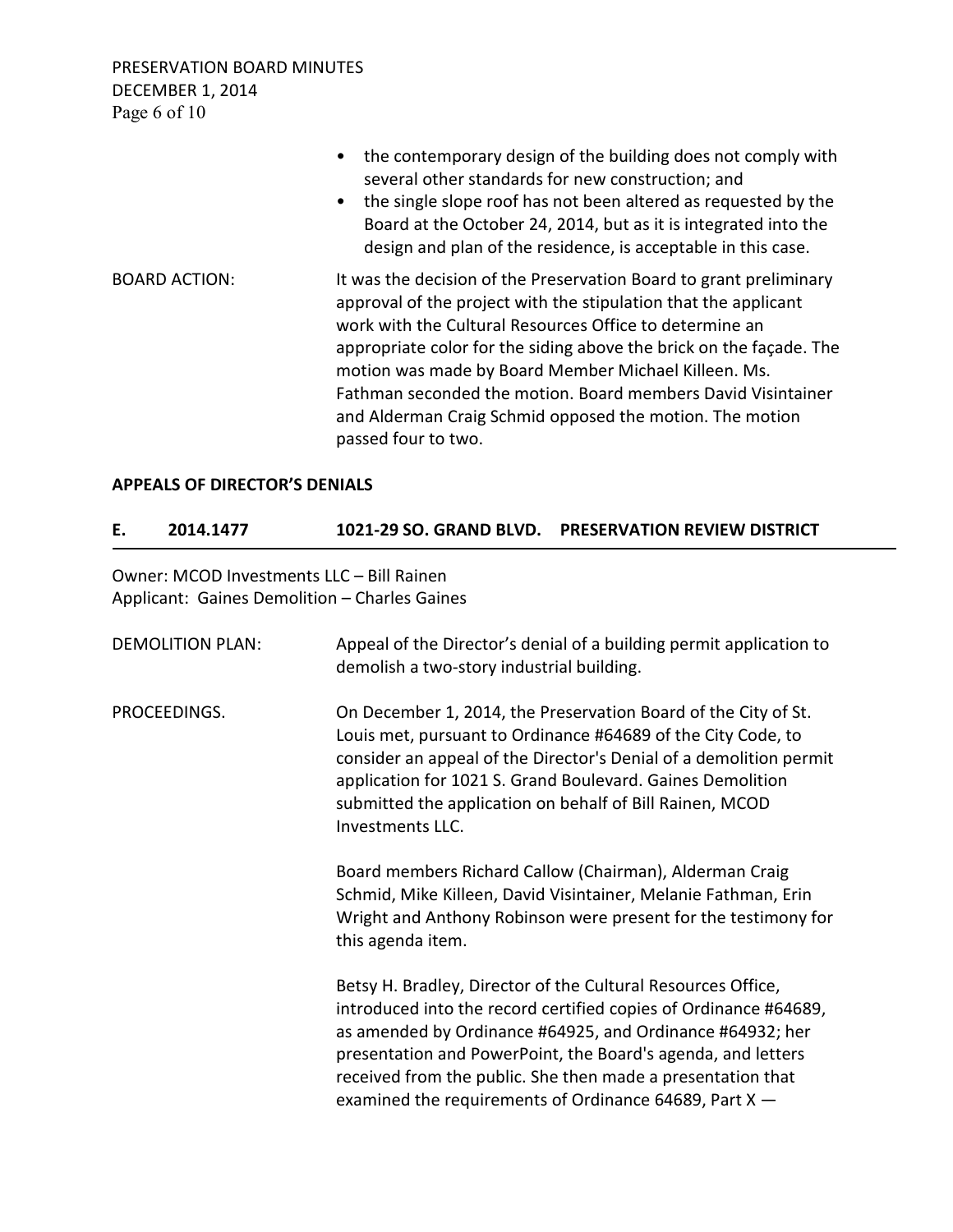# PRESERVATION BOARD MINUTES DECEMBER 1, 2014 Page 7 of 10

 Demolition Reviews and Ordinance #64932, which state that for buildings within a Preservation Review District, the Preservation Board shall consider specific criteria when assessing whether a demolition should be approved. Ms. Bradley testified that the building was a Qualifying structure that may be eligible for listing in the National Register of Historic Places as the Missouri Belting Company Building and that it appeared Sound under the definition of the ordinance although showing signs of deferred maintenance. She noted that it was surrounded by property owned by St. Louis University and that the building occupied nearly all of the parcel, factors that should be considered when addressing Neighborhood Effect and Reuse Potential criteria. She noted that the building at 1021 S. Grand and the Pevely Dairy Building at the corner at Grand and Chouteau provide context for each other in a streetscape that has changed significantly during the last few years and that no subsequent new construction is proposed. She stated that there is no redevelopment plan adopted by ordinance for this property and that the criteria for commonly controlled property and accessory structures are not applicable She reported receiving eight email letters, all of which were against approval of the demolition.

 Bill Rainen reviewed the history of his property ownership and the difficulties that he has had in selling or leasing the property and emphasized access issues. He stated that the property had been condemned by the Building Division in May 2014.

 Jerry Altman, appearing as a friend of the owner, expressed support for the demolition of the property. Mr. Altman asserted that St. Louis University's plan for the Ambulatory Care facility had reduced interest in 1021 S. Grand as a separate property and that the expense of rehabilitation would not be supported by rental income.

FINDINGS OF FACTS: The Preservation Board found that:

- There is no redevelopment plan adopted by ordinance for this property;
- the 1911 Missouri Belting Company building, designed by Otto Wilhelmi, is considered to be a qualifying building in terms of the Ordinance, one that might be eligible for listing in the National Register of Historic Places;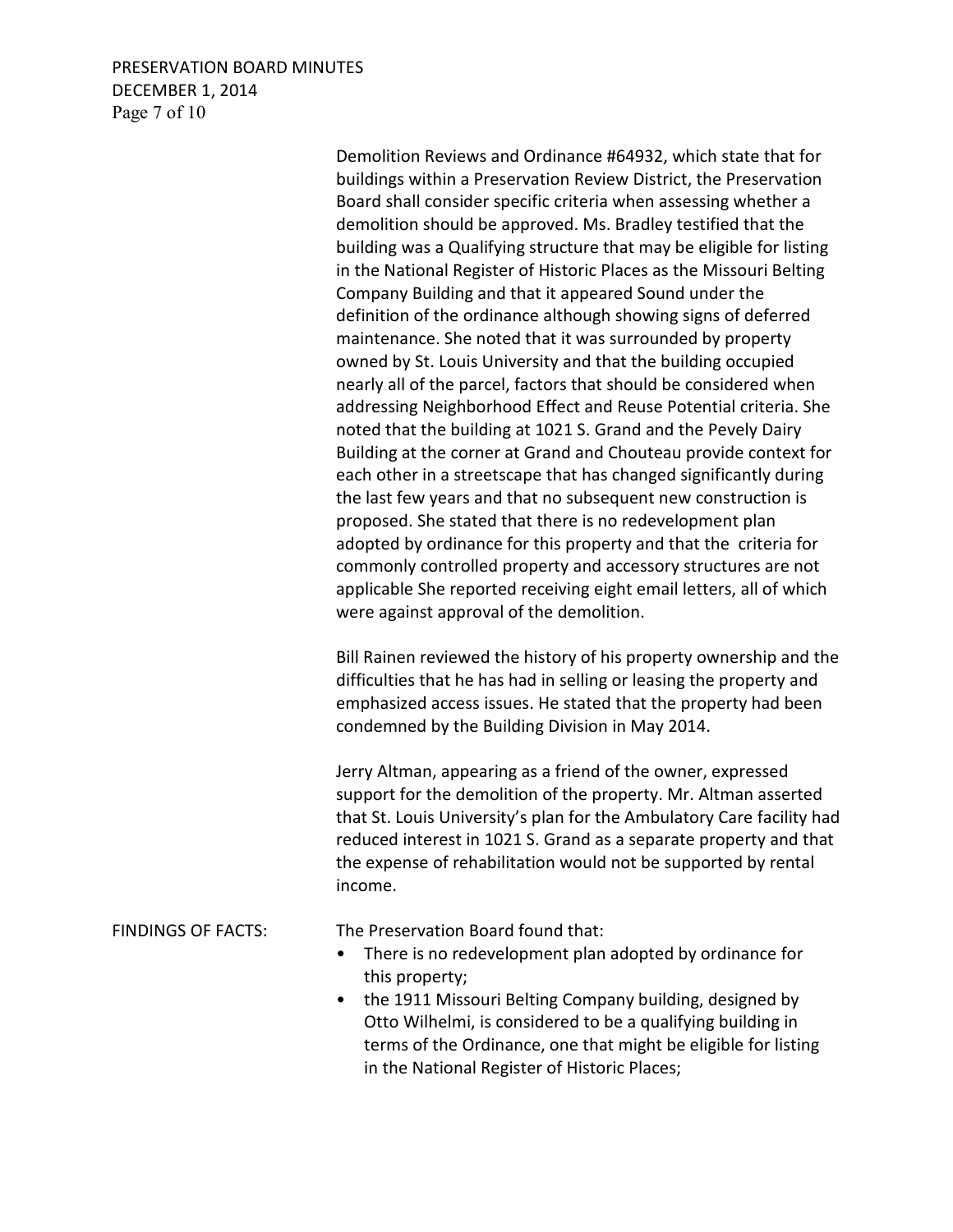RESIDENTIAL PLAN: Appeal of the Director's denial of a building permit application to replace a slate roof.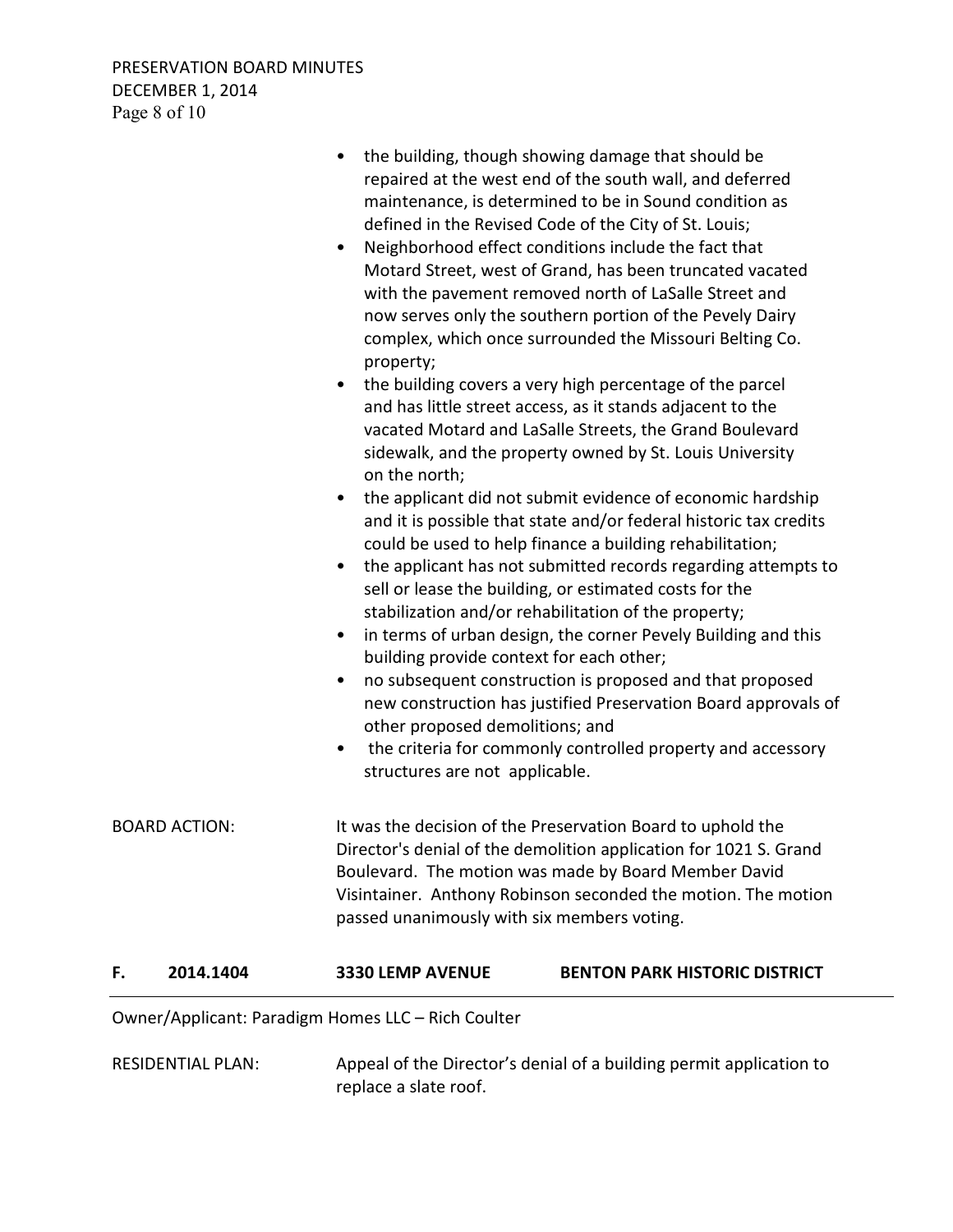# PRESERVATION BOARD MINUTES DECEMBER 1, 2014 Page 9 of 10

| PROCEEDINGS:              | On November 24, 2014, the Preservation Board of the City of St.<br>Louis met, pursuant to Ordinance #64689 of the City Code, to<br>consider an appeal of the Director's Denial of a building permit<br>application to replace a slate roof at 3330 Lemp Avenue in<br>the Benton Park Local Historic District. The appellant, Rich Coulter<br>of Paradigm Homes LLC, submitted the application and the<br>appeal.                                                                                                                                             |
|---------------------------|--------------------------------------------------------------------------------------------------------------------------------------------------------------------------------------------------------------------------------------------------------------------------------------------------------------------------------------------------------------------------------------------------------------------------------------------------------------------------------------------------------------------------------------------------------------|
|                           | Board members Richard Callow, Alderman Craig Schmid, David<br>Visintainer, Melanie Fathman, Mike Killeen, Erin Wright and<br>Anthony Robinson were present for the testimony for this agenda<br>item.                                                                                                                                                                                                                                                                                                                                                        |
|                           | Andrea Gagen of the Cultural Resources Office made a<br>presentation that examined the sections of City Ordinance<br>#67175, which sets forth the standards for residential<br>rehabilitation in the Benton Park Local Historic District. She<br>testified that the project was not in compliance with the<br>Standards as the installed synthetic slate was of a different<br>configuration than the original slate.                                                                                                                                        |
|                           | Ms. Gagen entered into the record certified copies of Ordinances<br>#64689, as revised by #64925 and #67175; the Board agenda and<br>the PowerPoint presentation for 3330 Lemp; and the building<br>permit application.                                                                                                                                                                                                                                                                                                                                      |
|                           | Rich Coulter of Paradigm Homes LLC, the appellant, testified on<br>the owners' behalf, stating that although they would rather keep<br>the existing rectangular synthetic slate, they would replace it with<br>the chisel-point synthetic slate if necessary.                                                                                                                                                                                                                                                                                                |
| <b>FINDINGS OF FACTS:</b> | The Preservation Board found that:<br>3330 Lemp Avenue is located in the Benton Park Historic<br>District;<br>the current rectangular synthetic slate was installed without a<br>permit;<br>the installed rectangular synthetic slate presents a quite<br>different appearance than the chisel-point slate;<br>the shape of the slate shingles is a character-defining element<br>$\bullet$<br>of the historic building and changing it was a significant<br>alteration to the building's design; and<br>chisel-point synthetic slate available for purchase |